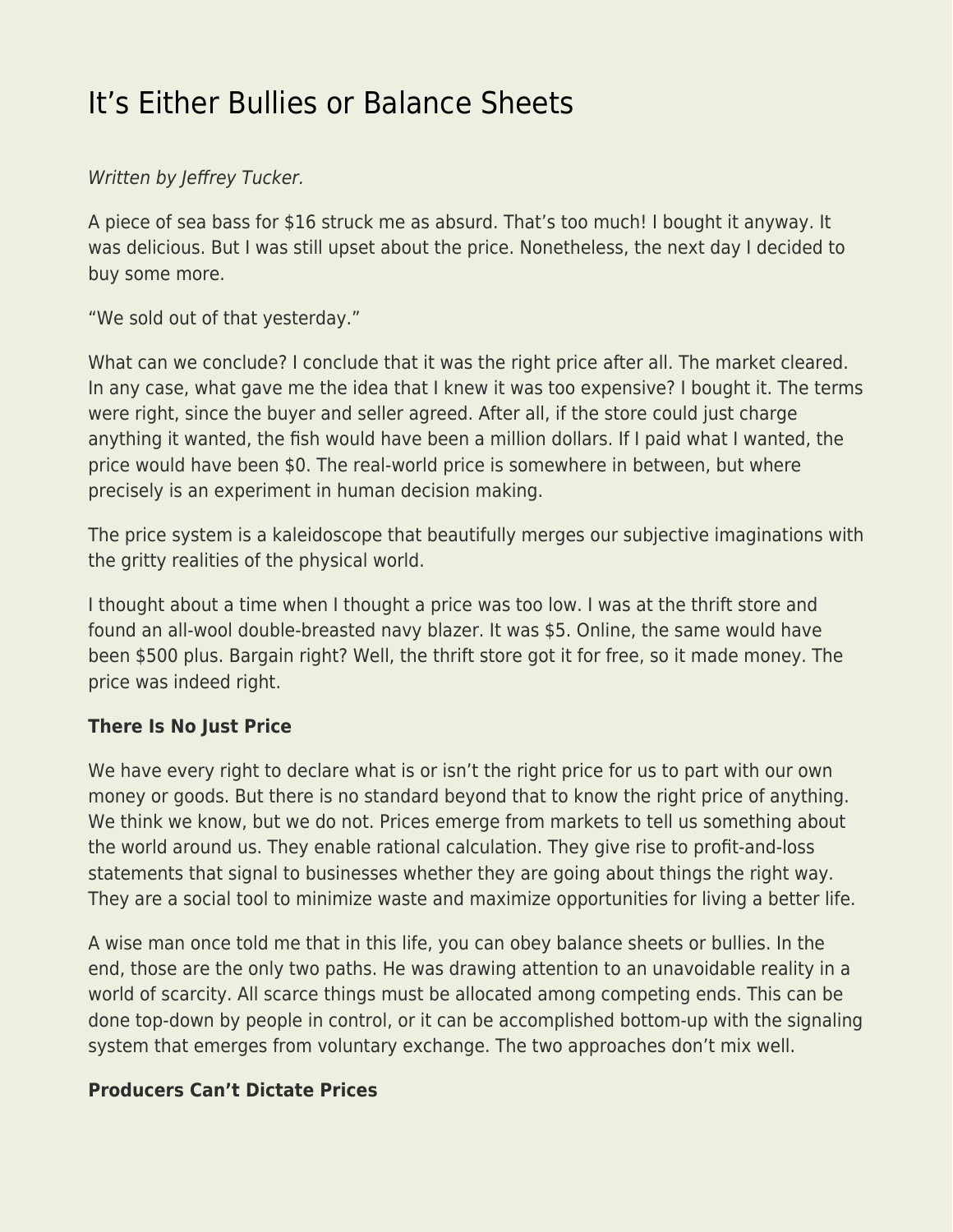None can compete with its efficiency, much less displace its indispensable utility in this world.

Of course, prices do not exist apart from human will. They can be played with, but not finally controlled, by producers in the market. There are vast surprises along the way. It's not the case that only the rich thrive in this environment. Who would have thought that the sci-fi machine in old movies that provides instant answers to all questions would eventually be provided for free by one of the world's biggest companies? I'm speaking here of Google, but the same could be said of the many alternative search engines out there.

Who would have thought that the world's largest communication networks — email and social networking — would be free also, funded mostly by selling ad space and premium upgrades? In the same way, most of the world's most useful software is free, as is the cloud-based word processing system I'm using to type this article. So too for the music that filled my living room last night, all selections from the 16th and 17th centuries, all provided to me for free. Amazing.

The price system is a constantly changing kaleidoscope that beautifully merges our subjective imaginations with the gritty realities of the physical world. It is the combination of mind and matter that yields an output — a simple number — that never lies. It gives us that glorious balance sheet that tells you whether you are doing sustainable or unsustainable things. No institution can compete with its efficiency, much less displace its indispensable utility in this world.

#### **Defying Expectation**

It is impossible to predict these things.

Who could have known five years ago that physical books would sometimes sell for less than digital books of the same title? This defies every expectation. The physical good is a real thing that you can hold and costs money to make (so much for the labor theory of value). The digital goods need only be made once and then can be sold billions of times. So what is the trick? It comes down to consumer demand. We really like e-books — their convenience and speed of delivery — and are willing to pay for them.

The price system also decides which companies are profitable and which are not. It has nothing to do with the size of the company. If you take in less than you spend, you will eventually go belly up. If you take in more than you spend, you will grow. The vast global network of price formation ultimately reduces to this simple calculation that determines how all the world's resources are used. Every company faces the same constraint. So whether or not these pricing decisions are rational has much to do with the fate of the world.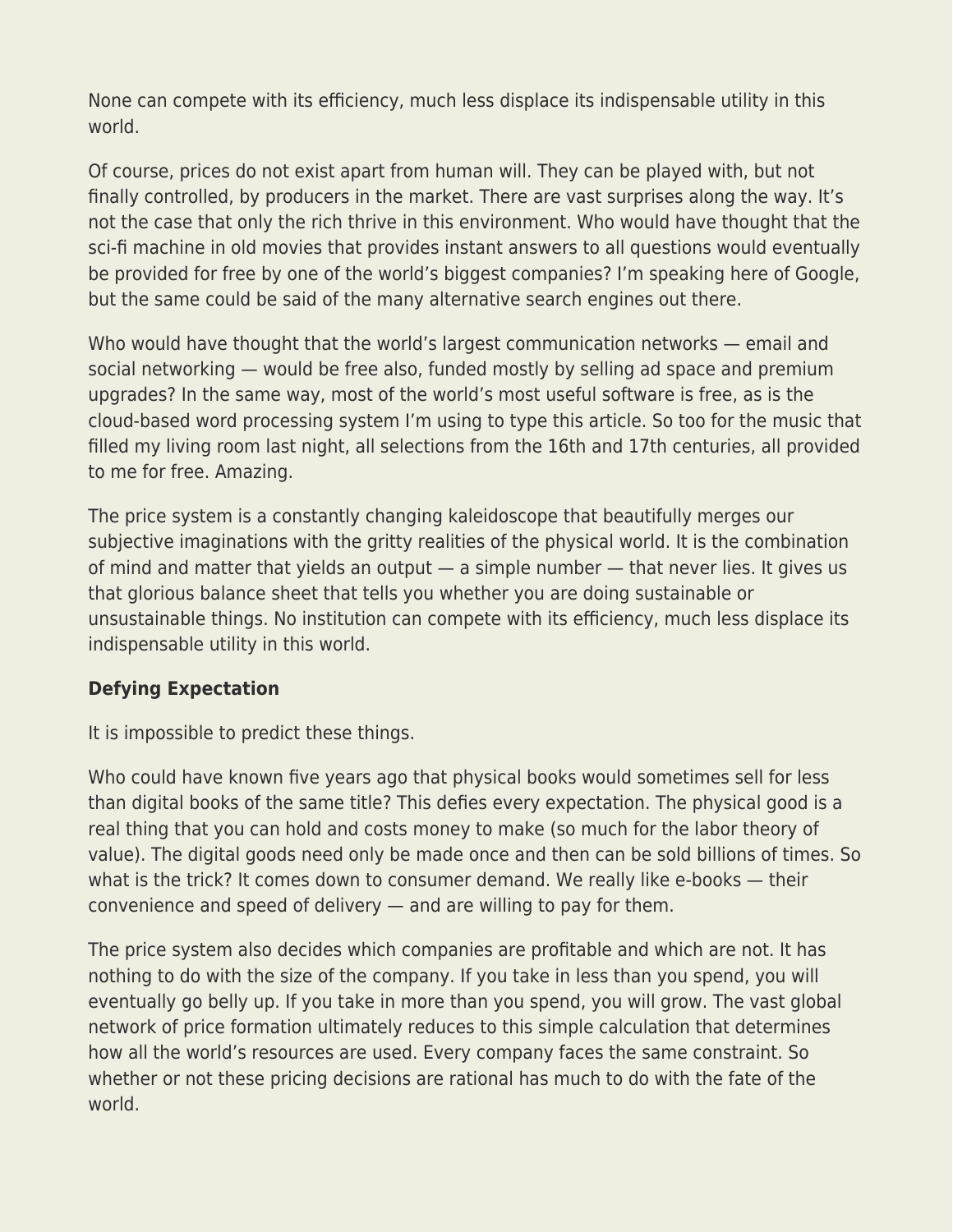## **No Perfect Prediction**

State institutions that distort prices, such as wage floors, profoundly affect the profit-andloss calculation.

The point is that it is impossible to predict these things. No matter how smart the team of experts, how powerful and prestigious the price setters behind the curtain, there will always be surprises out there. That's because no one can fully predict the values manufactured by the human mind, nor know enough about the world to foresee every possible alternative use of a resource that goes into the production process. When economists say that something should be "left to the market," they are really saying that people should be left to work all this out for themselves. This is the only way of dealing with all the uncertainties of this world.

These are some of the insights about the price system that can be drawn from the science of economics. It explains that there is no substitute for the price system. And this is why it is also so enormously dangerous for any society to give power to a central bank to manipulate the price system from the top down. Its decisions about the money supply can't help but be irrational and ultimately destructive to economies and the realization of the common good.

#### **Interventions**

The same could be said of a range of state institutions that distort prices, such as wage floors and ceilings, subsidies and penalties for particular companies, and taxes and regulations that extract resources and profoundly affect the profit-and-loss calculation. They all interfere with the fluid functioning of the price system. They all waste resources. They all interfere with the efficiency of the market.

More and more, people of the developed world are seeing the balance sheet replaced by the bully. An example: when the president tells you the conditions under which you can or cannot buy resources outside the borders. That decision should be made by owners, not politicians.

This is harming both our prosperity and our personal liberty to make decisions for ourselves. If the bully can tell the fast food joint what its prices ought to be, the same bully can tell me what I can and cannot eat, what and where I can and cannot drive and where I can and cannot work and under what terms.

The price system, premised on the idea of private property and the freedom to choose, is the best friend liberty and prosperity ever had. The next time someone complains about it, ask that person what he would prefer to take its place.